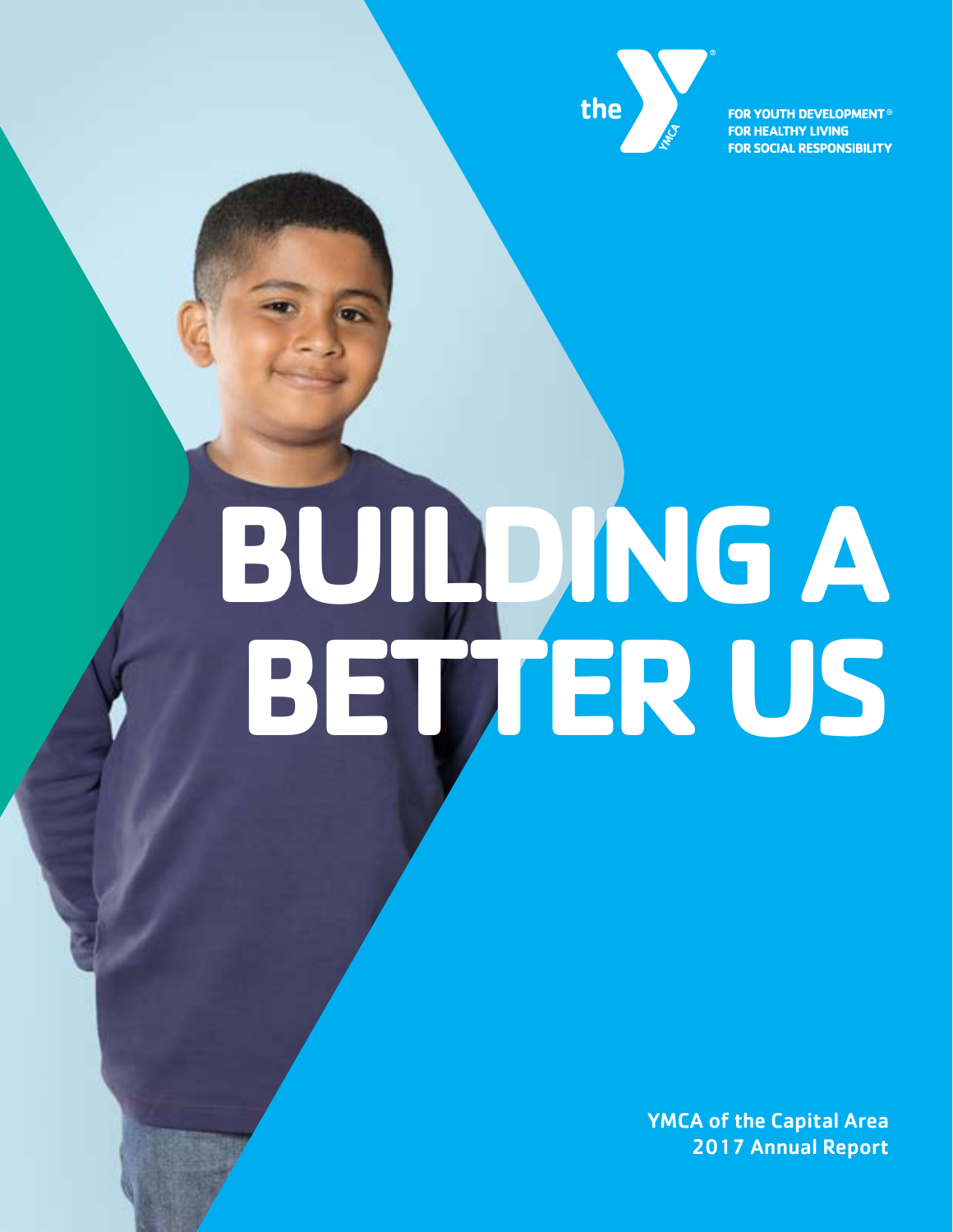

For more than 100 years, the YMCA of the Capital Area has been committed to making us - as individuals and a community - better. Thanks to you, the YMCA of the Capital Area is able to transform lives everyday. With your generous support, we are able to help those families throughout our communities who depend on the Y to remove income as a barrier to opportunity for their children. We are proud to provide everyone with the opportunity to be healthy and thrive, to connect with others and to contribute to a better community.

**Edmund J. Giering IV Chairman of the Board 1 2**

Every day the Y supports kids, adults, seniors and families with programs that protect, teach, connect, heal, nourish and encourage. When you -Y members, donors and volunteerssupport the Y, you make your community stronger and help those who live in it to realize the power of their full potential.

At the Y, we share a commitment to strengthening the community and giving everyone the opportunity to reach their full potential. We thank you again for being a part of it.

YMCA OF THE CAPITAL AREA | Annual Report 2017



**Christian Engle President/CEO**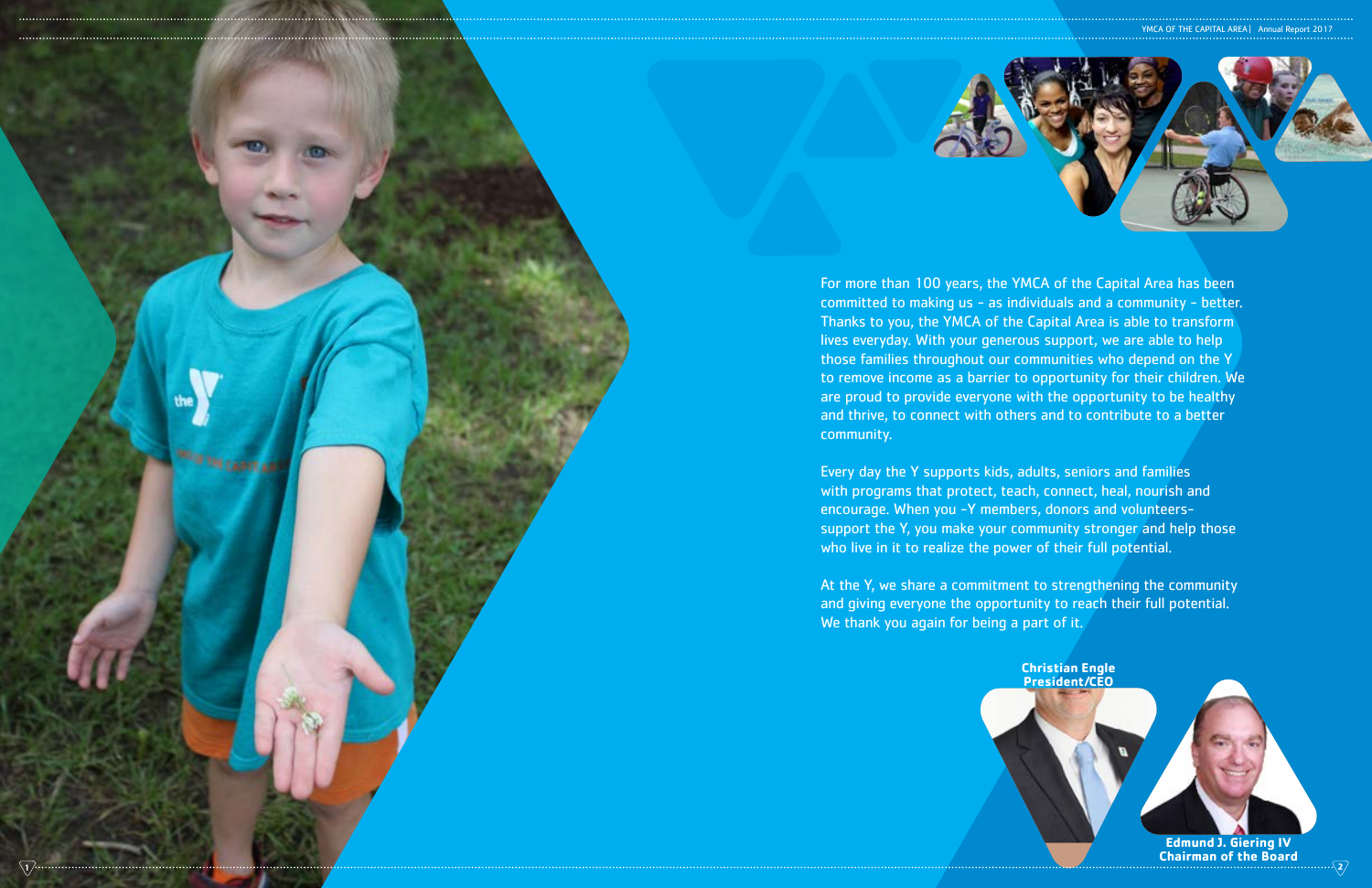**YOUTH DEVELOPMENT:** NURTURING THE POTENTIAL OF EVERY CHILD AND TEEN.

**HEALTHY LIVING:** IMPROVING THE NATION'S HEALTH AND WELL-BEING.

**SOCIAL RESPONSIBILITY:** GIVING BACK AND PROVIDING SUPPORT TO OUR NEIGHBORS.

**FOR A BETTER YOU, FOR A BETTER COMMUNITY, FOR A BETTER US. 3 4**

**WHO** 

**WE**

**ARE**

# **OUR MISSION:**

# **OUR FOCUS:**

**To put Christian principles into practice through programs that build healthy spirit, mind and body for all.**

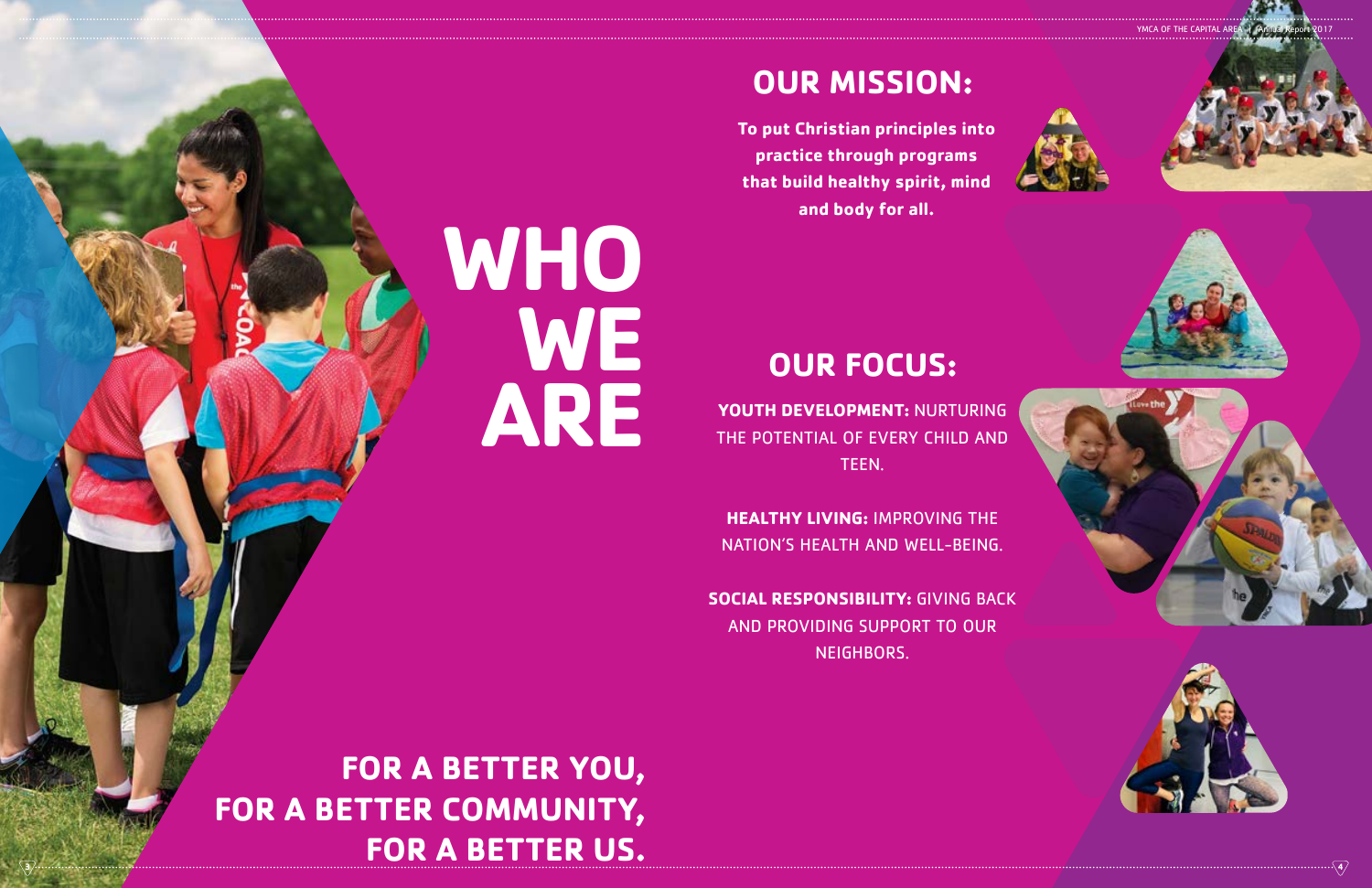# **FOR A BETTER**



Every day, our communities face new challenges that create a greater need for the work we do. Together, we take on the challenges that shape our future. From tackling the achievement gap to teaching healthy habits for a lifetime or giving people the chance to strengthen our community through volunteering, everything the Y does is in service of building **A Better Us**. YMCA donors, volunteers, members and partners like you make the difference.

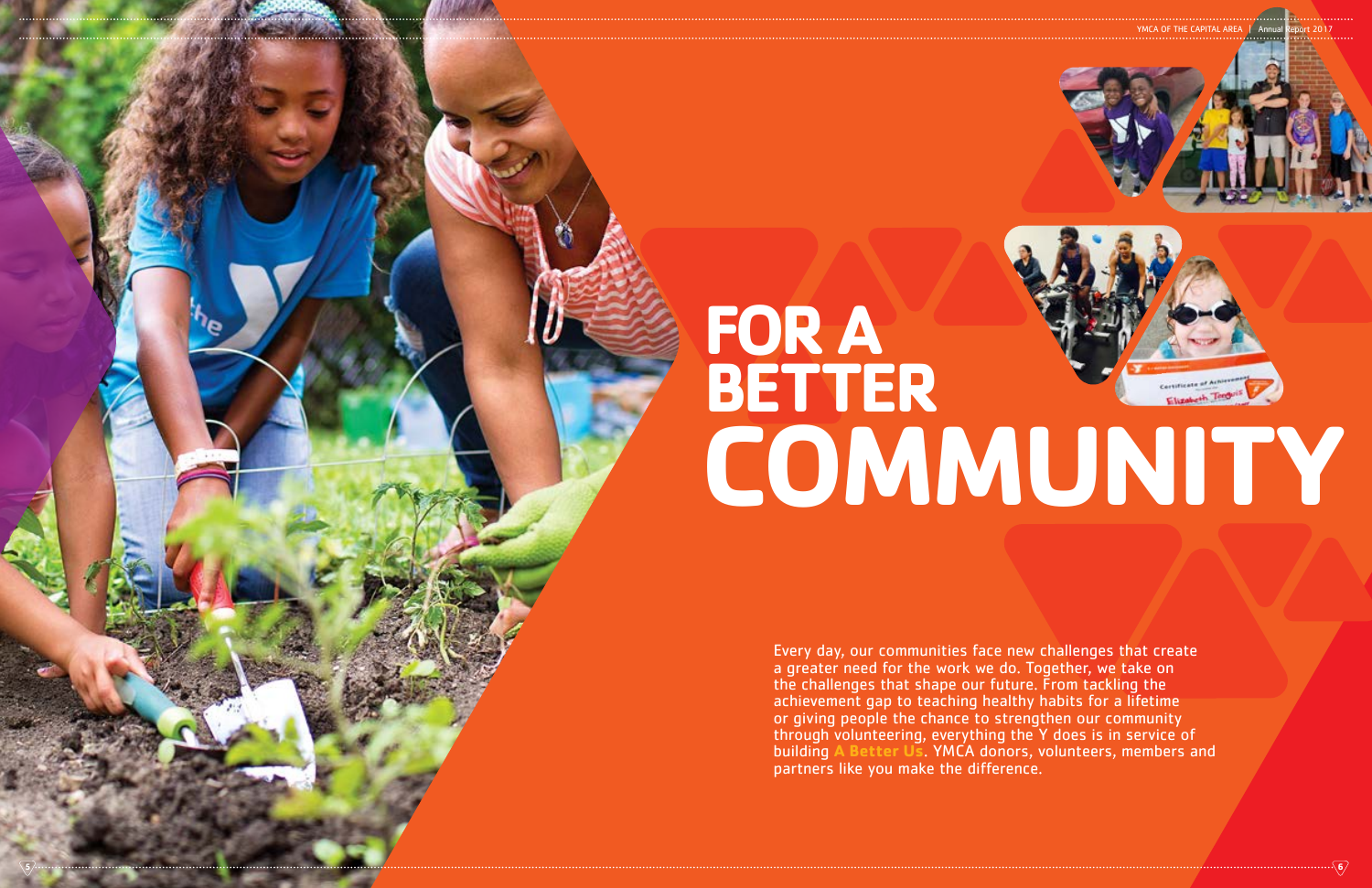# **HEALTHY LIVING SOCIAL RESPONSIBILITY**

# **FOR A BETTER US**



# YMCA OF THE CAPITAL AREA | Annual Report 201

The Y provided approximately **\$650,665** of financial assistance to individuals and families in need in 2017.

In 2017, we nurtured **2,377 local kids**  through our child care services. The Y's afterschool and summer camp programs provide opportunities for children to build friendships and develop a sense of belonging, while having amazing experiences, all in a safe and inclusive environment.

**712 teens** were strengthened by the Y in 2017 through various programs such as Youth and Government, YMCA Youth Achievers and attending the Christian Values Conference. Whether teens come to the Y looking to explore their interest, or for support in navigating personal challenges, the Y is committed to nurturing children and teens to ensure they succeed.

Over **7,500 kids** participated in youth sports this past year. When kids participate in YMCA youth sports, they learn valuable social and teamwork skills, contributing to a healthier community.

Through health and wellness programs we served **43,538 participants** in 2017. We keep members healthy, while promoting community, friendship and accountability.

Last year **4,763 men, women and children** learned how to swim at our Y. We live in a community where there is an abundance of water, and the Y's swim lesson program provides life saving skills to make everyone feel confident and safe.

The YMCA of the Capital Area supported **15,195 seniors** in their efforts to remain healthy and strong through exercise and nutrition.

**13,778 individuals** participated in the life-long sport of tennis at the Y in 2017. Tennis is an amazing sport that, once learned, can be played throughout your entire lifetime! With premiere facilities and programs, there is no better place to learn, play and grow in the sport of tennis.

The YMCA of the Capital Area received donations from **2,072 generous donors**. From safe spaces to academic achievement to family well-being and more, when you donate to the  $\overline{Y}$ , you are giving those in need the opportunity to thrive.

There were **1,640 individuals** who volunteered their time to the Y in 2017. Our volunteers are a vital part of the Y and the community.

In 2017, we served **8,371 individuals** through our Homeless Outreach program. The YMCA of the Capital Area goes out in the community three times a week to serve homeless individuals on the streets of Baton Rouge. We are assisting them by providing clothing, food and toiletry items, while developing relationships.

# **YOUTH DEVELOPMENT**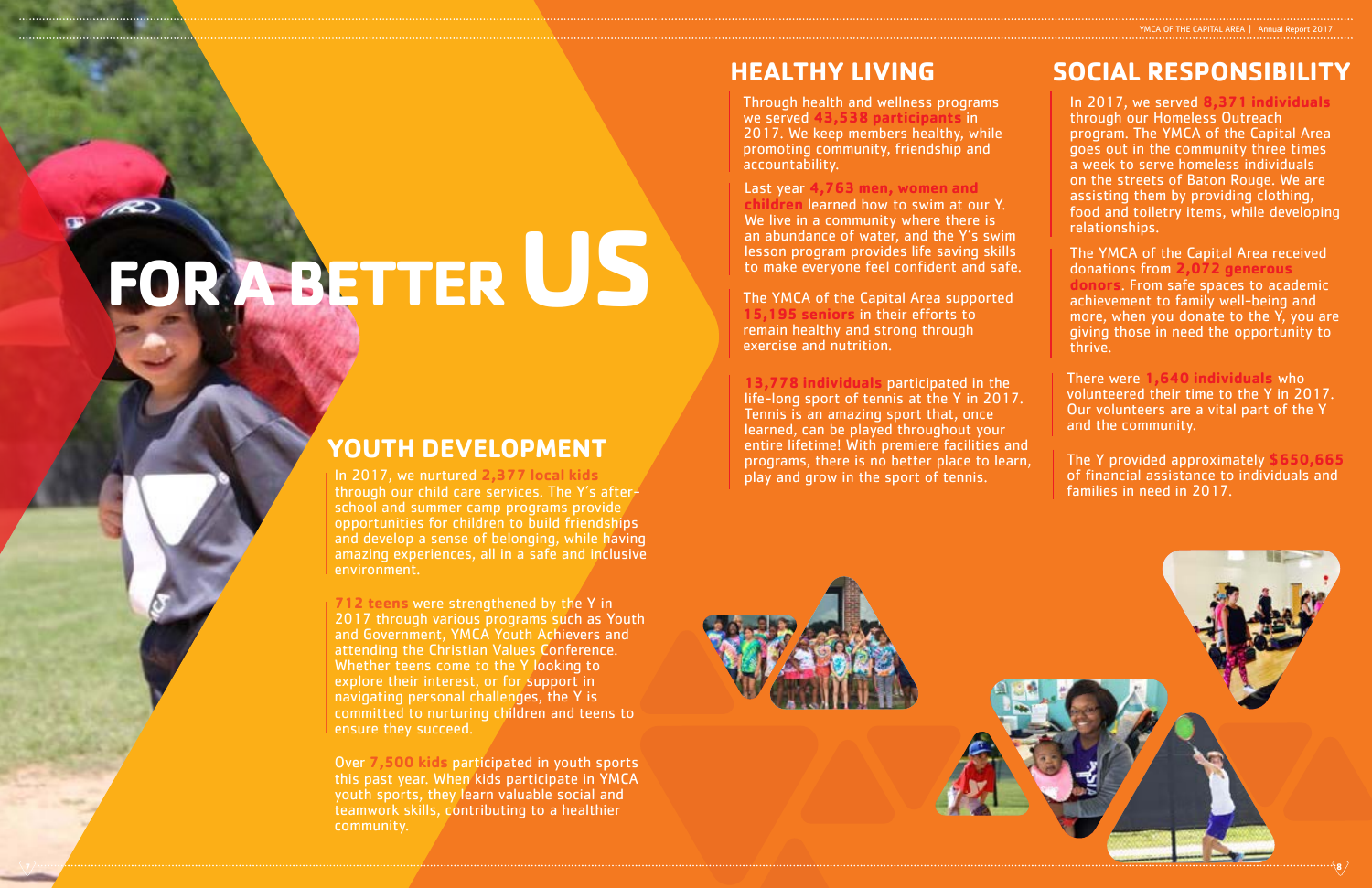# **BARANCO-CLARK YMCA ZANETTA DENISE BENNETT**

Zanetta Denise Bennett's service to the Baranco-Clark YMCA has been exemplary since joining the board in 2016. She is always full of passion and has a desire to meaningfully serve. When the branch went through volunteer leadership changes, Denise quickly stepped up to fill the voids. In addition to serving as the branch finance chair, she also volunteered to take on several other duties and roles to assist the Y. Since joining the board her attendance has been near perfect. She is eager to serve in any capacity that is asked of her or where she sees there is a need. Denise's willingness to serve is a vital part of moving our branch forward.





# **C. B. PENNINGTON, JR. YMCA COLETTE DEAN**

Colette was and continues to be a driving force in the recovery of C. B. Pennington Jr. YMCA from the historic flood of 2016. From pulling weeds to scrubbing floors, she has consistently volunteered her time, talents and treasure to the YMCA. Colette has also graciously agreed to chair several campaigns and committees and currently serves as Board Chair. She has done everything in her power to promote our YMCA, even meeting with community leaders to advocate on our behalf. Colette is our Branch Volunteer of the Year because she has always gone above and beyond to make this YMCA the best it can be.

# **DOW WESTSIDE YMCA TAESIA SHELLO**

Taesia Shello has demonstrated in phenomenal capacity what it means to be a YMCA volunteer. She joined the Dow Westside YMCA board of directors in April of 2017 with an eagerness to serve. She immediately began demonstrating that eagerness through her time, leadership and creativity. Taesia generously volunteered to chair the Dow Westside YMCA Annual Auction and coordinated volunteers to help make it a successful event. She also played an instrumental role in planning and securing sponsors to ensure that both proceeds and attendance increased from previous years. Though she may be a fairly new volunteer, you would never know it based on how much of an active role she has taken thus far. The Dow Westside YMCA is fortunate to have such a strong ambassador to represent Branch Volunteer of the year.

YMCA OF THE CAPITAL AREA | Annual Report 2017



# **VOLUNTEERS OF THE YEAR**

# **A. C. LEWIS YMCA PASTOR JOSEPH MOORE**

At the A. C. Lewis YMCA, one individual stands out for his compassionate work and dedication toward the Y's Homeless Outreach Program. Pastor Joseph Moore devotes 40 to 50 hours each week collecting, sorting and distributing donations of clothing, bedding, toiletries, food and other basic needs to the homeless. In union with other volunteers, he aids in providing bicycles and bicycle repairs for the homeless community who use bikes as transportation. Every Sunday, more than 200 people walk or ride their bikes from all over to hear him preach the word of God with passion, conviction, grace and love. Pastor Moore is a true inspiration who exhibits the qualities and motivation the Y strives to inspire within our staff and members.

# **CHARLES W. LAMAR JR. YMCA ROWDY GAUDET**

Rowdy Gaudet has served on the Charles W. Lamar, Jr. YMCA's board of directors since 2011, and is currently serving as Board Chair for the second consecutive year. He has consistently volunteered his time and talents to areas of the Y including the Board Development Committee and the YMCA Gingerbread Jog. Rowdy's dependability and determination to improve our branch has made him a great asset to the Charles W. Lamar Jr. YMCA.

# **AMERICANA YMCA JEFF SOWA**

Jeff Sowa has been volunteering with the YBR Swim Team for several seasons and has become an integral part of the YBR Swim Team at the Americana YMCA. During the 2017 summer season he took on the role of Head Coach at the Americana YMCA and dedicated countless hours during the season to coaching multiple swim team practices per week. During that season he received the Coach's Award, which is given to the coach that has gone above and beyond during the season. The parents and coaches who have had the opportunity to work with him recognize and appreciate all of his hard work and efforts to help build and sustain the YBR Swim Team at the Americana YMCA.



**9 10**

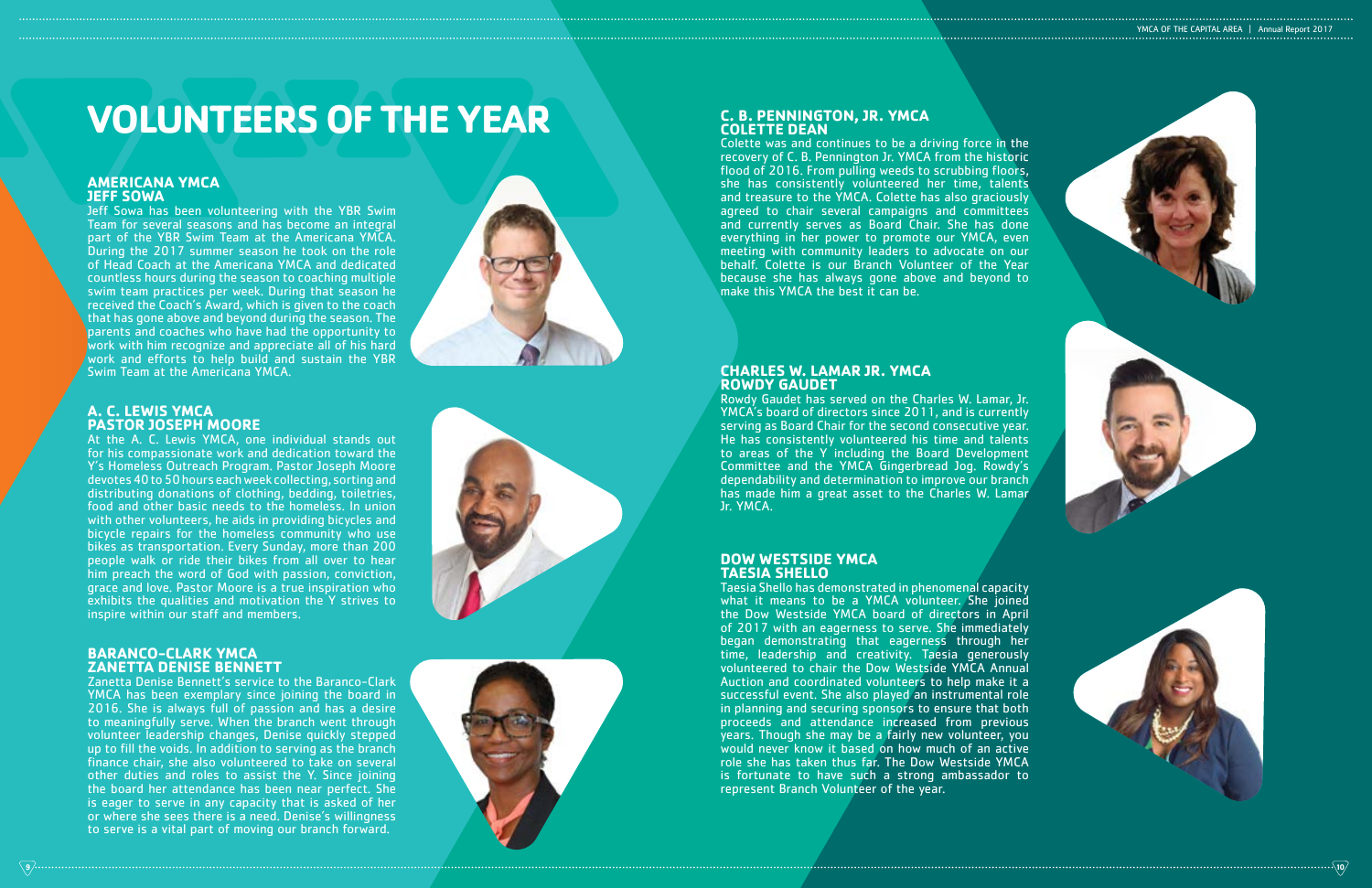# **PAULA G. MANSHIP YMCA KENNETH KOSSOW**

Kenneth Kossow has been an active volunteer with the Paula G. Manship YMCA since spring of 2017. He coaches baseball during the spring and summer seasons despite not having any children or grandchildren in the program. After relocating to Baton Rouge because of his job, Kenny reached out to the Y to offer his assistance as a volunteer coach. He also became a member of the Paula G. Manship YMCA. While the vast majority of YMCA volunteer coaches are moms and dads, Kenny is the exception and is always willing to help out in any way that he can.

### **SOUTHSIDE YMCA SONDRA PILGREEN**

Sondra did an outstanding job chairing this year's Southside YMCA Gala. Despite personnel setbacks, Sondra was able to set a new fundraising record of more than \$24,000. Sondra and her team of dedicated volunteers worked tirelessly to add a live auction to this year's event. We applaud Sondra and sincerely thank her for the many hours of hard work and service she put in to make the gala a great success.



# **EDWARD D. GRANT VOLUNTEERISM AWARD RICKY BLANTON**

Ricky Blanton embodies the mission of the Y in his every day assistance. As a consistent advocate for the YMCA throughout the Capital Area, he has positively influenced the organization. . Ricky encourages participation in Y programs while coaching and volunteering in the YMCA sports department. Additionally, he so graciously contributes money annually to the improvement of the sports facilities. As a metro board member, Ricky's dedication to the Y, on and off the court, and his willingness to go the extra mile, has earned him the Edward D. Grant Volunteerism Award.

# **MYRON FALK, FUNDRAISING AWARD RYAN ENGQUIST**

Ryan Engquist goes above and beyond for the YMCA of the Capital Area on a daily basis. He serves as a Board Chair for the Americana YMCA and was an integral part of raising the remainder of the capital funding needed for the Americana YMCA. This year, he gave \$10,000 in sponsorship to the Taste of Zachary event. He also sponsored the Beyond the Green golf tournament for \$3,000 and raised nearly \$10,000 in the community. Ryan's dedication and commitment to the Y has earned him the Myron Faulk Fundraising Award.

the





# **VOLUNTEERS OF THE YEAR**

# **EXXONMOBIL YMCA ANNIE CLARK**

Annie Clark has consistently been the rock and clear leader of many successful fundraising events for the ExxonMobil YMCA. For the past four years, Annie has been the pilot in driving fundraising for our youth development programs. Annie's ticket sales alone have often been more than all other ticket sales combined, even if that meant purchasing the tickets herself and giving them away to families in need. She also heads the Young Men of Honor program at her local church which has served many young men, not only in the YMCA, but in the surrounding communities as well. Annie is a true example of putting Christian principles into practice.



**11**

**12**

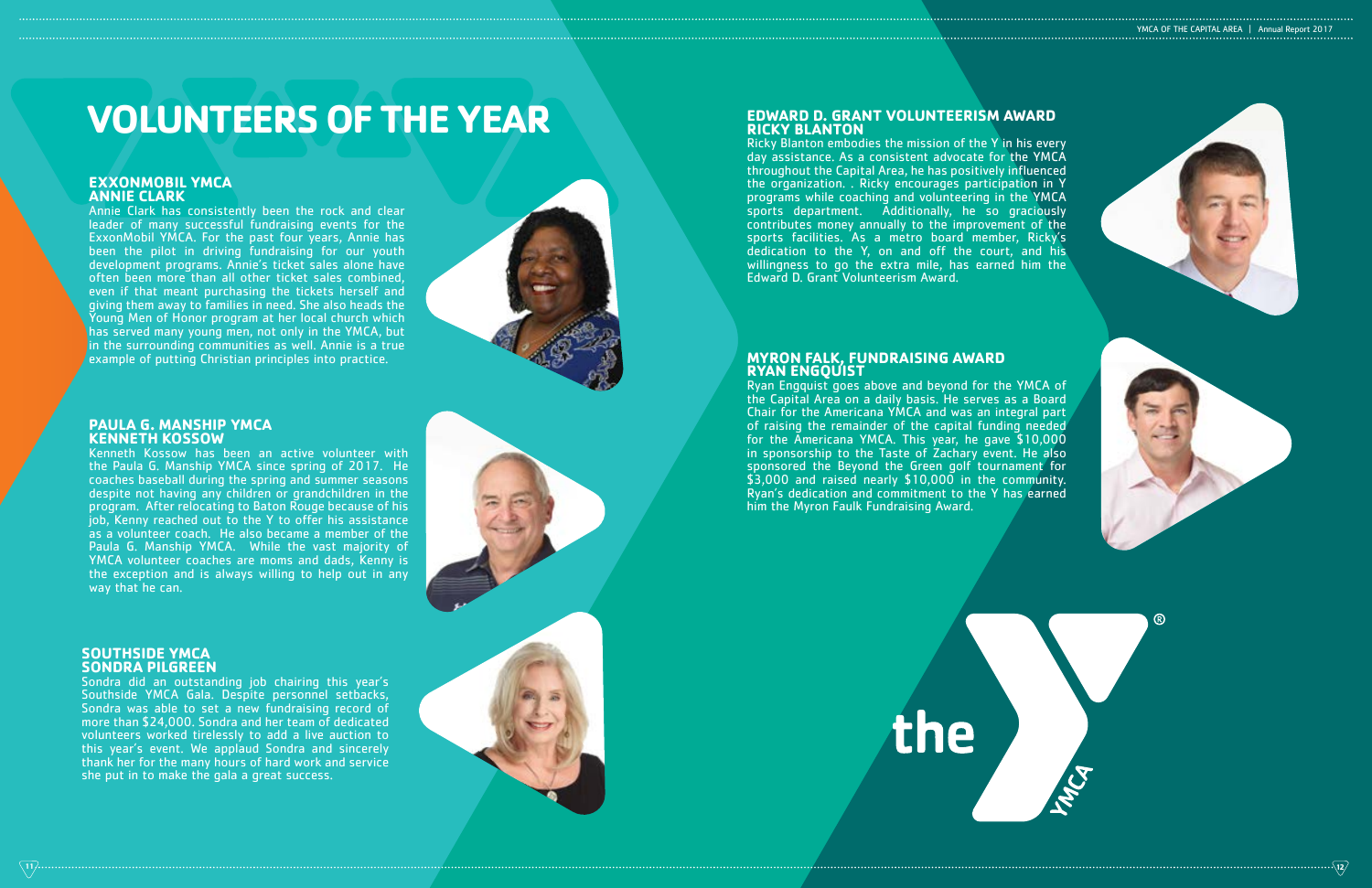**The endowment fund has grown to a cash balance of \$4,380,126.** 

# **LIFETIME MEMBERS:**

Alex & C.C. Lewis Barry & Jon Blumberg Baton Rouge Rotary Club/Inner Wheel Brent Bruser Charles & Carole Lamar Courtney Guillen Danny Bonfiglio Don Clark Eddrick & Shanda Martin George & Fonda Crooker Gerry Lane Enterprises Ginger Ford Jeff Casey Josh & Sylvia Landry Leo & Gwen Hamilton Matt & Lara Falcon Michael & Mischa Breard Mitchell Jacobs Pete Hicks Sharon Field The Pennington Foundation William W. Scheffy Zefferino and Ashley vonKurnatowski

**Unit Way** 

Cont

| YMCA OF THE CAPITAL AREA   Annual Report 2017 |  |
|-----------------------------------------------|--|
|                                               |  |

|                       | <b>REVENUE AND SUPPORT:</b><br><b>CONTRIBUTIONS</b><br><b>UNITED WAY</b><br><b>GRANTS</b><br><b>MEMBERSHIP</b><br><b>PROGRAMS</b><br><b>OTHER</b> | \$674,750<br>\$80,000<br>\$306,287<br>\$7,332,122<br>\$2,349,237<br>\$810,452 |                                          |
|-----------------------|---------------------------------------------------------------------------------------------------------------------------------------------------|-------------------------------------------------------------------------------|------------------------------------------|
|                       | <b>TOTAL REVENUE AND SUPPORT</b>                                                                                                                  | \$11,222,476                                                                  |                                          |
|                       | <b>EXPENSES:</b><br><b>SALARIES AND RELATED</b><br><b>CONTRACTUAL SERVICES</b><br><b>SUPPLIES</b><br><b>OCCUPANCY</b><br><b>OTHER</b>             | \$5,550,906<br>\$1,373,214<br>\$659,711<br>\$2,572,769<br>\$1,065,876         |                                          |
|                       | <b>TOTAL EXPENSES</b>                                                                                                                             | \$11,222,476                                                                  |                                          |
|                       |                                                                                                                                                   |                                                                               |                                          |
| Other $-$<br>Grants - | <b>Membership</b>                                                                                                                                 | Other -                                                                       | <b>Salaries</b><br>and<br><b>Related</b> |
| ed<br>ributions-      |                                                                                                                                                   | Supplies-                                                                     |                                          |
| <b>Programs</b>       |                                                                                                                                                   | <b>Contractual</b><br><b>Services</b>                                         |                                          |

**Occupancy** 

# **2017 DONORS CORNERSTONE ENDOWMENT MEMBERS**

# **ANNUAL MEMBERS:**

Alex Lewis Jr. Andy & Kate Blumberg John & Kelley Buzzell Kerry & Cookie Uffman Mike Miller, Star Services Rickey & Debbie Heroman Ty McMains

# **FINANCES**

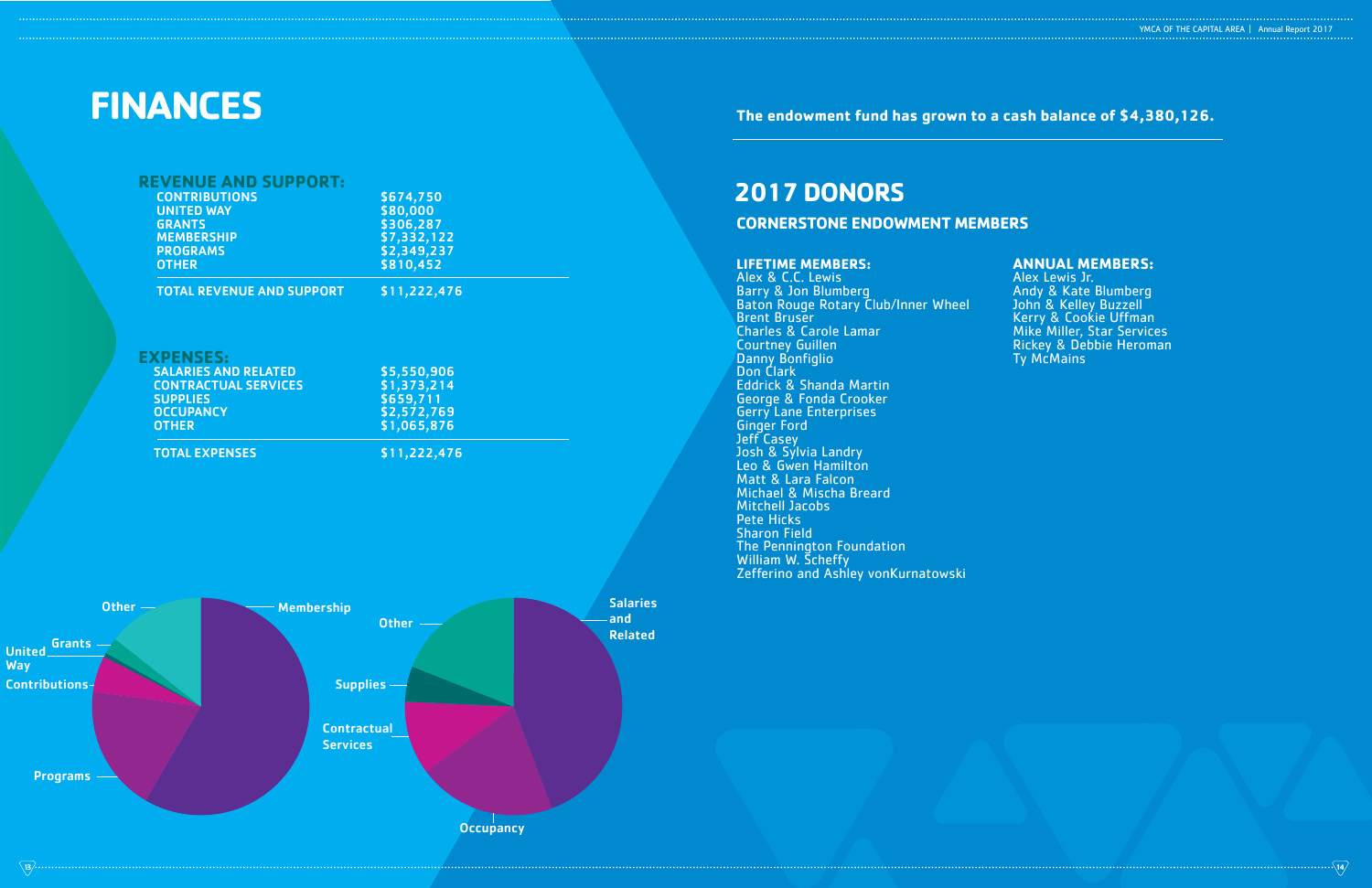Allstate Al and Kaye Smith Alex Lewis Jr. Allen Myles Ann Dunn Associates in Plastic Surgery Assurance Financial Baker Donelson Bancorp South Bank of Zachary Ben Cherbonnie Bengal Pest Control Biggz Tree Care, LLC Bill Whittle Billy Beasley Blue Cross and Blue Shield of Louisiana Bonnie Hutchinson Braezeale, Sache & Wilson, LLP. BRAF Brent Fuselier Brian Adams Brit Miller Bryant Hammett and Associates, LLC Buddy's AC & Htg, Inc. Buquet & LeBlanc Inc. Burgersmith Burnett's Photography Carrie Godbold Carroll Devillier Cassandra Allain Central Plumbing Charlet Funeral Home, Inc. Charles Lamar Charles Wood Chenevert Architects Christian Street Furniture Claude Jarreau Clay Young Cockfield Jackson Architects, APAC Complete Collision Complete Medical Solutions David Beenvenu David Vincent Demoine Rutledge Denise Bennett Deumite Construction Diane Allen Advertising DOC-DHL Don Lyle Don and Sue Clark Donald Hutchinson Dr. Cleve Brown Dr. Khanh Ho Edmund Giering Emillee Wright Evelyn Kirk Everett St. Romain Fabre Group FITT Good Family Foundation Gregory Williams Hans Othmer Harry & Sara Morris, Jr. Harvey Schwartzberg Hawthorne, Waymouth & Carroll, LLP. Herman Brister INEOS-Kevin McGovern Inolect

Investar Bank James A Teague Renta James Dupont James Moore J. E. Cullens Jr. Jeff Casey Jennifer Guckert John Hendry Insuranc John Stagg Johnny Jones Joseph Stevens Josh & Sylvia Landry Judy and Lonny Myles Kathleen Allen Kay Wagner Kean Miller, LLP. Keith LaNasa Kelly's Industrial Serv Kenneth Hogstrom Kevin Broussard LA 1 South/Riverview La Capital Federal Cre Lake After Hours Lake Sherwood Village Lakeshore Lions Club Latter & Blum Laura Patterson Laurie Davidson Leah Cullins Lewis Unglesby Life Development Foundation, Inc. Lisa Meyerer Living Word Church (Pastor James Drumgole) LUBA Casualty Insurance Company Machaela Golden Mark Culotta Mark and Deb Wamsley Marsha Jones Mart & Barbara Morris Martin Langston Martin Schmidt Mary Lynn Jones Massengale Grounds Management Matt and Lara Falcon MedComp Gx Megan Sias Mercedes-Benz of Baton Rouge Michael Hogstrom Mike Groves Mike Walker Miles Williams Mimi Riche' Nalco Champion c/o Carolyn Hall Neal Johnson Omni Industries, LLC P. J. Tavernit Parms Construction, LLC Paul Douglas Press Robinson Raising Cane's Chicken Fingers Randy and Lorraine Brown Raymond Barnett Republic Services Robert Breazeal Ronnie Walters Rowdy Gaudet Sam Johnson State Farm Samear Zatoon Sarah Hoffman Sherman Credit Shintec Inc. SNF Flopan-Holding Co. Sondra Pilgreen Superior Ford Susan Armstrong Taylor Porter Tedrick Knightshead The Belle of Baton Rouge The Lucky Law Firm The Wood Group Thompson Land Company, Inc. Tom McHugh Tommy Milazzo Total Petrochemicals Victor Weston William Hart Window World Zachary Rotary Club

# YMCA OF THE CAPITAL AREA | Annual Report 2017

|                  | <b>Sandy Killion</b>               |
|------------------|------------------------------------|
| I Equipment, LLC | Sarah Hoffman                      |
|                  | <b>Sherman Credit</b>              |
|                  | Shintec Inc.                       |
|                  | <b>SNF Flopan-Holding Co.</b>      |
|                  | Sondra Pilgreen                    |
|                  | <b>Superior Ford</b>               |
| : Agency, Inc.   | <b>Susan Armstrong</b>             |
|                  | <b>Taylor Porter</b>               |
|                  | <b>Tedrick Knightshead</b>         |
|                  | The Belle of Baton Rouge           |
|                  | The Design Studio of Louisiana     |
|                  | The Lucky Law Firm                 |
|                  | The Wood Group                     |
|                  | Thompson Land Company, Inc.        |
|                  | <b>Tom McHugh</b>                  |
|                  | <b>Tommy Milazzo</b>               |
| ces              | <b>Total Petrochemicals</b>        |
|                  | Vaughan Roofing & Sheet Metal, LLC |
|                  | <b>Victor Weston</b>               |
|                  | <b>William Hart</b>                |
| dit Union        | <b>Window World</b>                |
|                  | <b>Zachary Rotary Club</b>         |



# **CHAIRMAN'S CLUB \$1,000-\$2,499**

**FOUNDER'S CLUB \$5,000 + ALEX LEWIS AMERIGROUP AMERICANA ZACHARY BROUSSARD MILLENNIUM CHRISTOPHER ROVEE CORPS CONSTRUCTORS DOW CHEMICAL DUDLEY DEBOSIER EUGENE ST. MARTIN EXXONMOBIL HONORABLE J. SCHRODER JANI-CARE JR FRAMING SOLUTIONS, LLC LEVEL HOMES MID-AMERICAN YMCA CAMPING CONFERENCE REGAL NAILS SALON AND SPA RICKY BLANTON STAR SERVICES, INC. TURNER INDUSTRIES GROUP WALMART FOUNDATION BENEFACTOR'S CLUB \$2,500-\$4,999**

# **CHAIRMAN'S ROUNDTABLE CLUB**

| <b>Academy Sports + Outdoors</b> | <b>Jason Allen</b>           |
|----------------------------------|------------------------------|
| <b>Albemarle Corporation</b>     | <b>Kyler Orthodontics</b>    |
| <b>Albemarle Foundation</b>      | <b>Leonard Sullivan</b>      |
| <b>Cox Communications</b>        | <b>Michael Breard</b>        |
| <b>Doug Mendoza</b>              | Olin                         |
| <b>Go Physical Therapy</b>       | <b>River Road Coffee</b>     |
| <b>Good Family Foundation</b>    | <b>Samuel, Son &amp; Co.</b> |

**Sherwin Williams** 

**Southern Tennis Association Steven Fair Stupp Bors., Inc The Lamar Corporation Tracy Jantzi Wayne Killion**

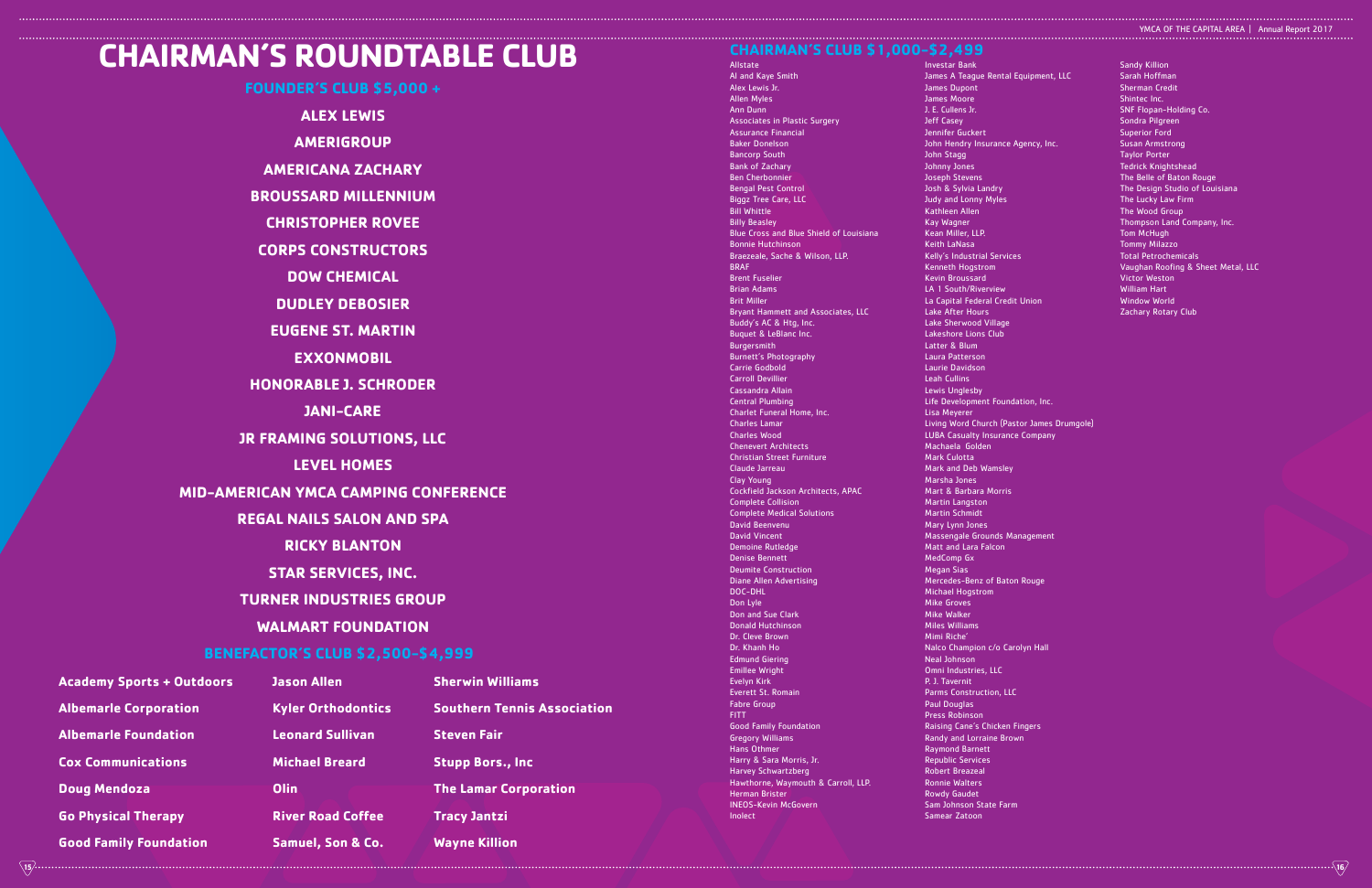**METRO BOARD** Ralph Bender Ricky Blanton Norman Chenevert Paul Douglas Jason Dupree Paul Favron Edmund Giering Kathi Gill Trey Godfrey Mark Goodson Gwen Hamilton Rickey Heroman Ted James Lance J. Kinchen Leigh King Jared Llorens Scott Mabry Jake Manship Kristy McKearn Russell Long Mosley Chris S. Spencer

### **HONORARY BOARD**

Barry Blumberg Paula de la Bretonne Brent Bruser Pat Cheramie Tom Durant David Field Jack Field Charlie Lamar Eric Lane Alex Lewis Kit Marye Kevin Reilly, Jr. Bill Slaughter Gary Sligar David Stanley Ann Forte Trappey Ken Uffman Kerry Uffman

### **AMERICANA YMCA**

Steven Atkins Billy Beasley Hunter Bertrand David Brewerton Kathi Brumley Ben Cavin George Charlet, III Aaron Durand Ryan Engquist Brent Fuselier Suzi Gautreaux Carrie Godbold Scott Hebert Collin Leblanc Erby Magee Mart Morris Harry Morris, Jr. Judy Myles Na'Tish Natt Francis Nezianya Will Peay Thomas Scott, Jr. Leonard Sullivan

Patrick Tate Taylor Watts Becky Walker

### **A. C. LEWIS YMCA** Brian Adams

Kelsey Bailey Ray Barnett Jordan Bollinger Danny Bonfiglio Franz Borghardt John Burns John Buzzell Jeffrey Conaway Mark Culotta John Daniel Sammy Emery John Hall, Jr. Bryant Hammett, Jr. Jody Hanet Grover Harrison, III Wade Iverstine Van Lam Alex Lewis, Jr. Robert Lucky **Sherry McBeath** Gloria McClelland Thomas Milazzo B. J. Militello Brit Miller Daryl Minor James Moak Willie Parms Isaac Patterson, Jr. Mindy Piontek Mimi Riche Marty Schmidt Eddie Smallhorn Eula Smith Scott Thomas Jim Thompson Beau Thurman Celeste Viator Zefferino vonKurnatowski Matt Watson

# **BARANCO-CLARK YMCA**

Denise Bennett Herman Brister Dr. Leah Cullins Lion Evelyn Kirk Nikki Godfrey Robert Greig State Representative Particia Haynes-Smith Carolyn Hill Sean Joffrion Wayne Killian Damaris Landry Karl Piper LaKietha Poole Whitney Sayal Brandon Smith Sarah Tirrell Laura Williams Katara Williams Emilee Wright

Randy Fontenot

### **C. B. PENNINGTON, JR. YMCA**

# Perry Daniel

Susan Davis Colette Dean Laurie Durnin John Durnin Michelle Ghetti Randy Haddad Anthony Jackson Neal Johnson Keith Kyler Mike Leopold John Melancon Renee Richard-Gonce Mike Richardson Wayne Rogillio Thomas Szekely Dr. Claude Tellis Erica Walker Mike Walker

### **CHARLES W. LAMAR JR. YMCA**

Kate Adriansen Judson Banks Ashton Bevinetto J. Benjamin Blackwell Donald Carson D.O. Laura Davis Donald Elliott Jordan Faircloth Rowdy Gaudet Elizabeth Liner Samuel Lumpkin Mark Mahaffey Ne'Shira Millender Michelle Newman Jay O'Brien Rick Peterson Allison Reeves Layna Rush Philip Smith Jr. Keava Soil-Cormier AJ Walker

### **DOW WESTSIDE YMCA**

Owen Cope Sue Gallion Kelli Gueho Stacy Haynie Marcus Johnson William Kleinpeter Tinisha Monroe Aelisa Ockmand Taesia Shello David Steiner Pierre Washington

### **EXXONMOBIL YMCA**

Brenda Birkett David Dartez Hall Davis Audrey Nabors-Jackson Val Lowery Hans Othmer Press Robinson Ronald Sutton Gregory Williams

**PAULA G. MANSHIP YMCA**

Adrien Gingles Busekist Ben Cherbonnier J. E. Cullens Jr. Tina Durham Steven Fair Shane Glotz Machaela Golden Mike Groves Ken Hogstrom Tracy Jantzi Keith LaNasa Kelly LeDuff Ian Melancon Dr. Doug Mendoza Greg Neely Laura Patterson Everett St. Romain Patrick Tavernit David Vincent Miles Williams Rudy Wolf

Clay Young

### **SOUTHSIDE YMCA** Bill Ball

Nancy Breitenbach Donny Charbonnet Ann Dunn John Graham Sue Hayes Angelle Hill Cornel Hubert Steve Jackson Dr. Jeff Keller William Koren Lisa Meyerer Garner Moore Sondra Pilgreen Lyndra Smith Dr. Gary Shetler Harvey Schwartzberg Heather Schultz Steve Stevens Beth Townsend

Vic Weston

# **BOARD OF DIRECTORS**

# **BOARD OF MANAGERS**